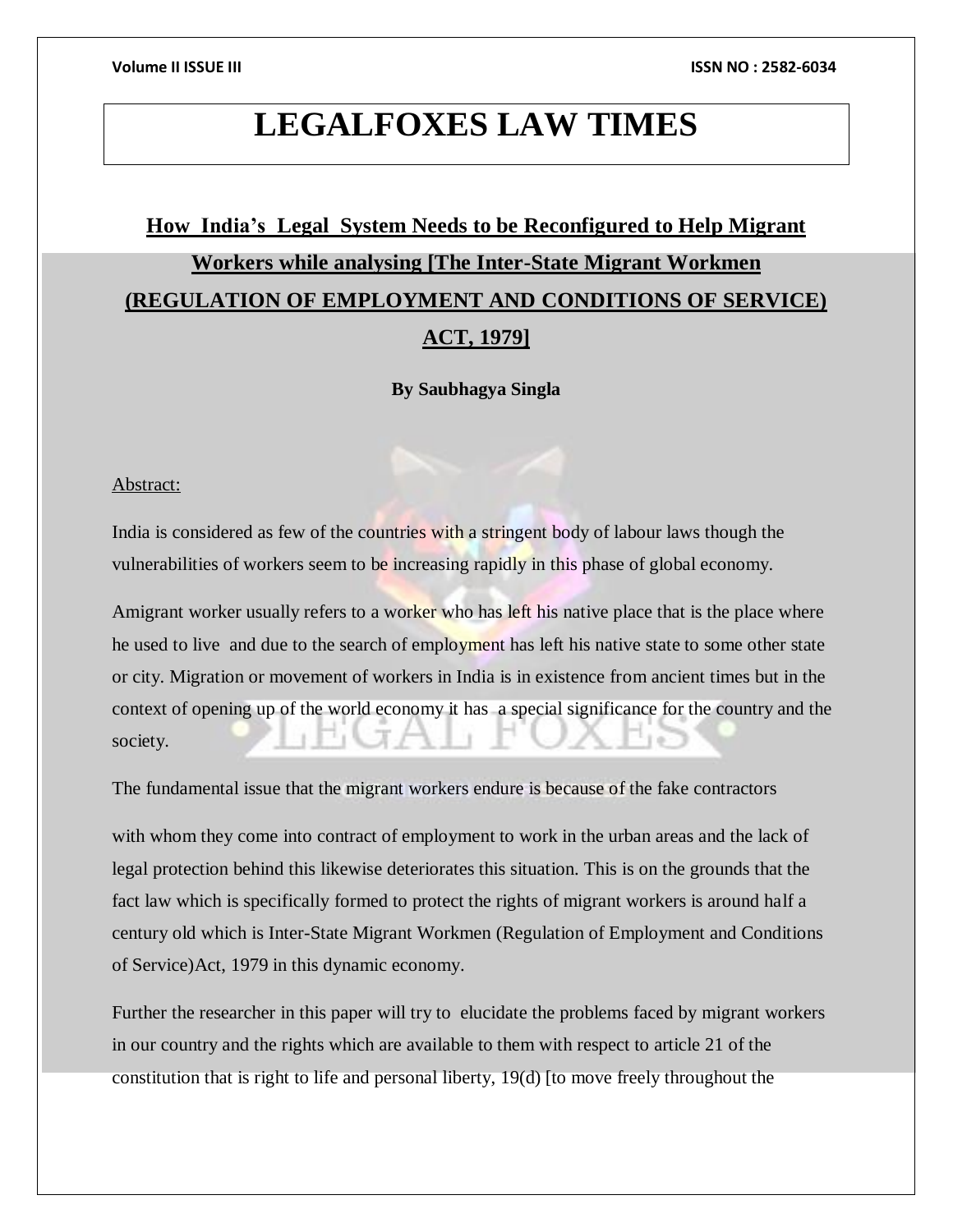territory of India], equal pay for equal work for both men and women under directive principle of state policy. Along with the aforementioned provisions this paper will put the light upon the Occupational Safety, Health andWorking Conditions Code of 2019 [BILL] which is not yet passed but the importance of it as itcombines various 13 labour laws and specifically talks about the rights of migrant workers and their remedies. The paper will critically analyse the 1970 law along with the bill.

#### **PROBLEM :**

The research problem pertaining to my research is that the current legislation Inter-State Migrant Workmen (Regulation of Employment and Conditions of Service) Act, 1979 doesn'tprotect the rights of migrant workers according to the dynamic nature of their problems in India.

The municipal law regarding my research paper is 'THE INTER-STATE MIGRANT WORKMEN (REGULATION OF EMPLOYMENT AND CONDITIONS OF SERVICE)ACT, 1979'

The research problem is that the current 1970 legislation governing the rights and activities related to migrant workers is vague, regarding the rights of the migrant workers with respect to the health conditions of the workers and wide powers given to the contractors of the migrant workers without any accountability 8-19 0 0 5-5-5

The aforementioned law remains silent about the standard for the health conditions which is required for the worker to work.

Further in the current situation [ COVID 19-pandemic] under section 12 of THE INTER-STATE MIGRANT WORKMEN (REGULATION OF EMPLOYMENT AND

CONDITIONS OF SERVICE) ACT, 1979' imposes a duty on the contractor to give the displacement allowance to the migrant worker which is not given. The Act was enacted to prevent the exploitation of inter-state migrant workmen by contractors, and to ensure fair and decent conditions of employment.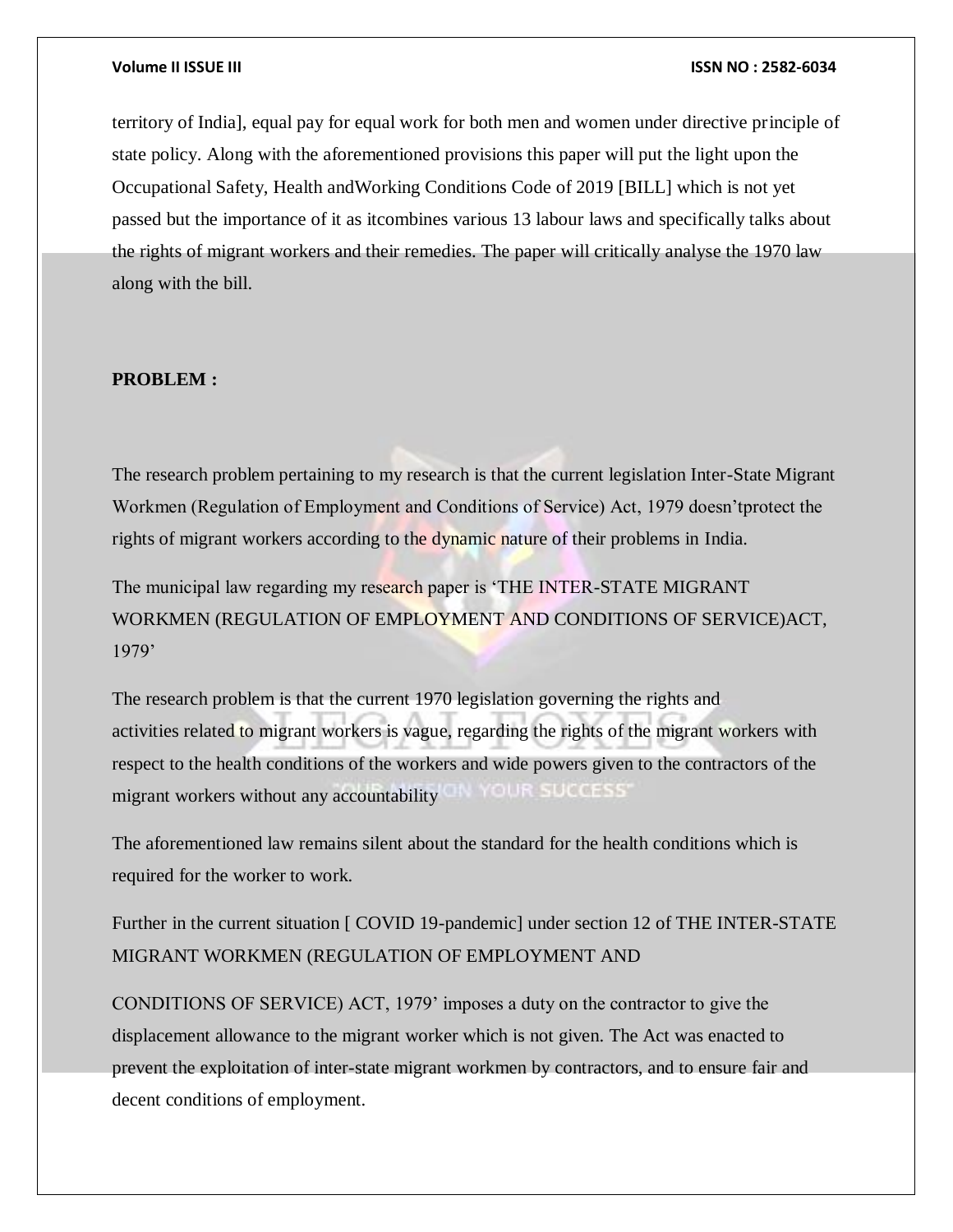Further the research problem is that the secondary data is insufficient with respect to the rights of the migrant workers and my research is focused on the rights of migrant workers thus, Analysis of this aforementioned law will help to determine the current situation of the rights of the migrant workers and whether this law is suitable while looking the current situations which is happening in India [covid:19 -pandemic] and further whether or not this legislation/law is subject to further amendments, with the said law and with the help of the international treaties to which India is not part of [International convention on protection of rights of migrant workers, International labour organization standards on Migrant workers]

the paper will elucidate the importance of these conventions and will highlight the important articles or changes which need to be included in the present law which are not there and are essential in order to protect the rights of the migrant workers.

### **CLAIM STATEMENT:**

The counter-arguments and the claim statement in my research paper would be suggesting the reforms by analysing the current THE INTER-STATE MIGRANT WORKMEN (REGULATION OF EMPLOYMENT AND CONDITIONS OF SERVICE) ACT, 1979 legislation which will help to promote the rights of the migrant workers

It is important that the current legislation pertaining to the rights of the migrant workers needs to be changed as:

- The act has failed to prove its objective which was that the act was enacted to prevent the exploitation of inter-state migrant workmen by contractors and to ensure fair and decent conditions of employment.
- legislation governing the rights and activities related to migrant workers is vague, regarding the rights of the migrant workers with respect to the health conditions of the workers and wide powers given to the contractors of the migrant workers without any accountability
- The aforementioned law remains silent about the standard for the health conditions which is required for the worker to work.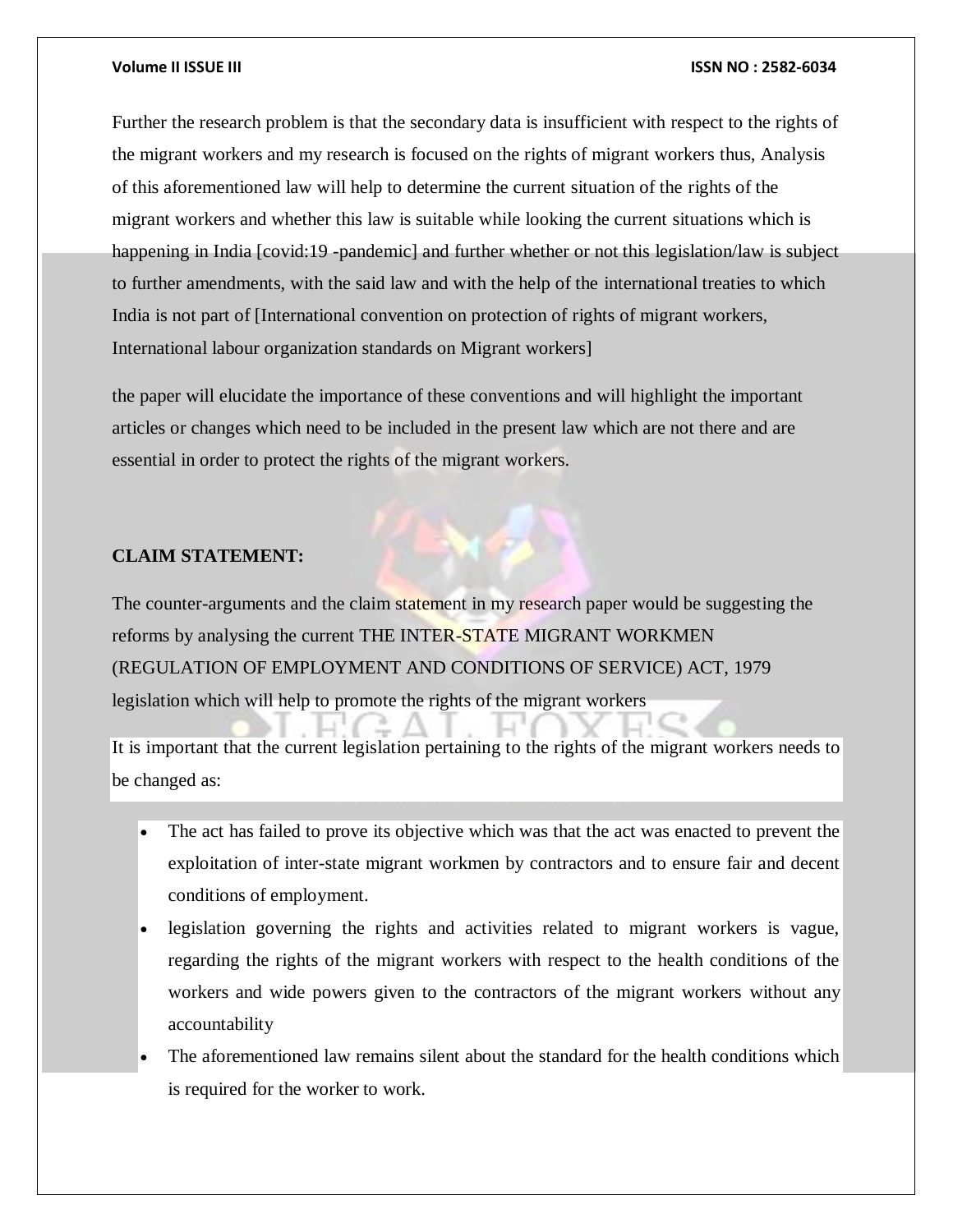Further, this act has proved to be ineffective in the current COVID 19 [pandemic situation] as the displacement allowance was not given to the migrant workers which is stated under the act

Analysis of this aforementioned law will help to determine the current situation of the rights of the migrant workers and whether this law is suitable while looking the current situations which are happening in India and with the said law and with the help of the international treaties to which India is not part of [International Convention on the protection of rights of migrant workers, International labour organization standards on Migrant workers] the paper will elucidate the importance of these conventions and will highlight the important articles or changes which need to be included in the present law which is not there and are essential in order to protect the rights of the migrant workers.

## **I. INTRODUCTION:**

 $\overline{a}$ 

There are around 20 million domestic workers mostly migrants from rural India<sup>1</sup>. The rights of the migrant workers have been exploited from quite a while without giving them fair and reasonable protection and rights as the laws governing their rights are not adequate enough to handle their dynamic problems and current situation.

A migrant worker is one who is recruited by or through a contractor in one State under an agreement or other arrangement for employment in an establishment in another State, whether with or without the knowledge of the principal employer in relation to such establishment<sup>2</sup>

2 Sec 2[e]THE INTER-STATE MIGRANT WORKMEN (REGULATION OF EMPLOYMENT AND CONDITIONS OF SERVICE) ACT, 1979

<sup>&</sup>lt;sup>1</sup>Sangeeta Mandal, Emerging Trends of Inter-State Migrant Workers in India: A Study of Legal Framework, 7 Indian J.L. & Just. 106 (2016).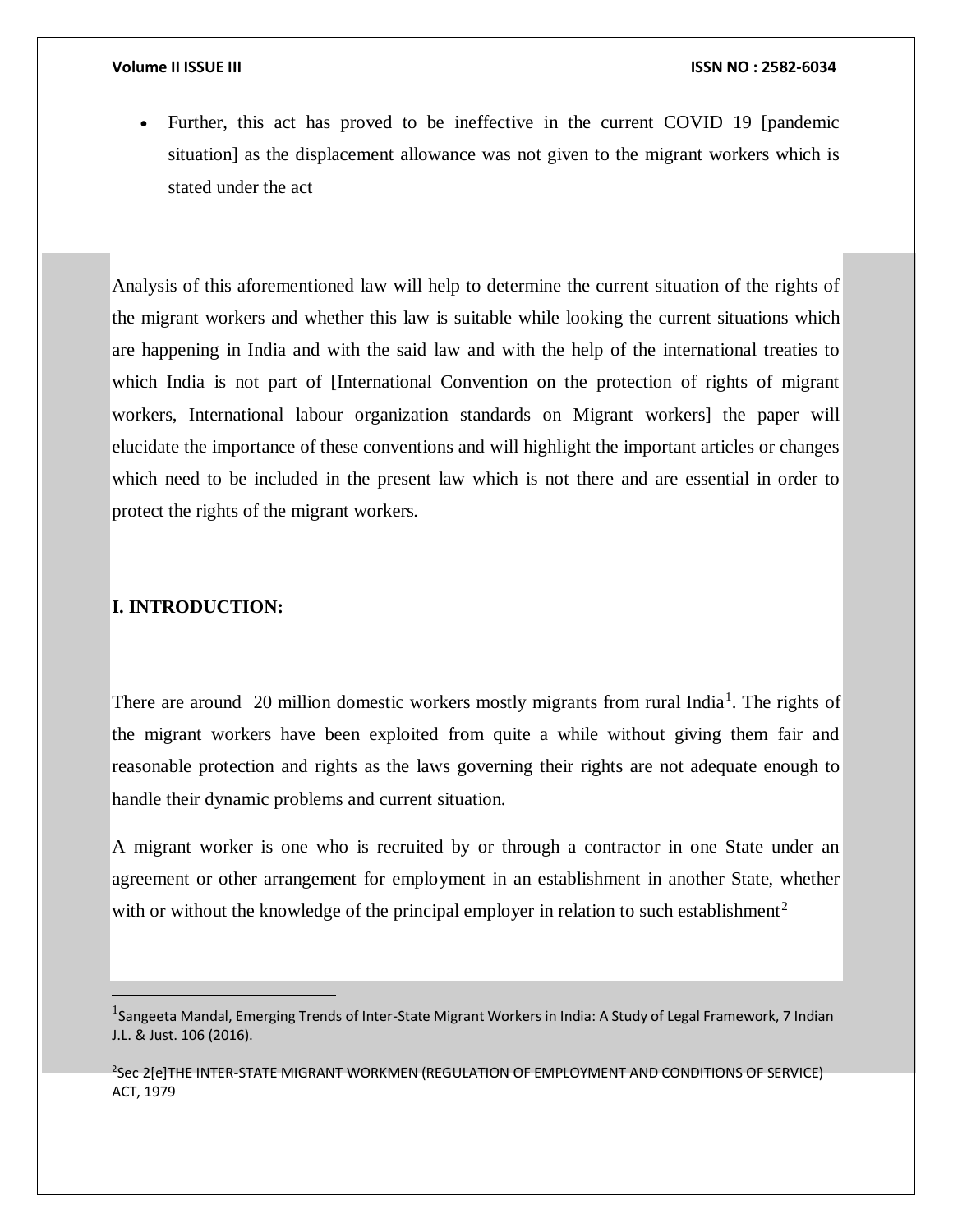$\overline{a}$ 

## **II. Theoretical Background:**

## a. Hohfeld theory of jural relations<sup>3</sup>

According to Hohfeld, one of the greatest difficulty in finding solutions to legal problems is the assumption that all legal concepts can be reduced to rights and duties<sup>4</sup>. Hohfeld argues that in a closely reasoned legal problem such an issue may lead to lack of clarity in thoughts and expression. He identifies eight fundamental legal concepts, namely- rights, privilege, power, immunity, no-rights, duty, disability and liability. He then proceeds to arrange them as 'jural opposites' and 'jural correlatives' and explains their practical application by giving relevant examples. The arrangement of the concepts as opposites and correlatives is as follows:

**Rights and Duties**: 'rights' is one of the most misunderstood terms since everything is tried to be defined as a right. Words such as privilege, power and immunity are used synonymously with the term 'rights'. Hohfeld proposes that the term rights must be confined to only that which exists corresponding to a duty. Rights and duties are correlated concepts and when a right is infringed there is always a duty that has been violated.

#### **Privilege and No-rights OUR MISSION YOUR SUCCESS'**

Hohfeld defines privilege as the jural opposite of duty. Privilege, according to him, is the negation of a duty. The negation of duty takes place only when the contents of both, the duty and privilege, are opposite to each other. For instance, a duty not to enter can be negated by the privilege of entering. Duty is the correlative of right. Similarly, privilege also has a c similarly, privilege also has a correlative. However, there exists no particular term to explain the same, which is why, Hohfeld has decided to term it as a "no-right". Thus, if I have the privilege

<sup>3</sup> J. M. Balkin. The Hohfeldian approach to law and semiotics. *University of Miami Law Review*, 44:1119–1142, 1990.

<sup>4</sup>Wesley Newcomb Hohfeld. Some fundamental legal conceptions as applied in judicial reasoning. *Yale Law Journal*, 23(1):16–59, Nov. 1913.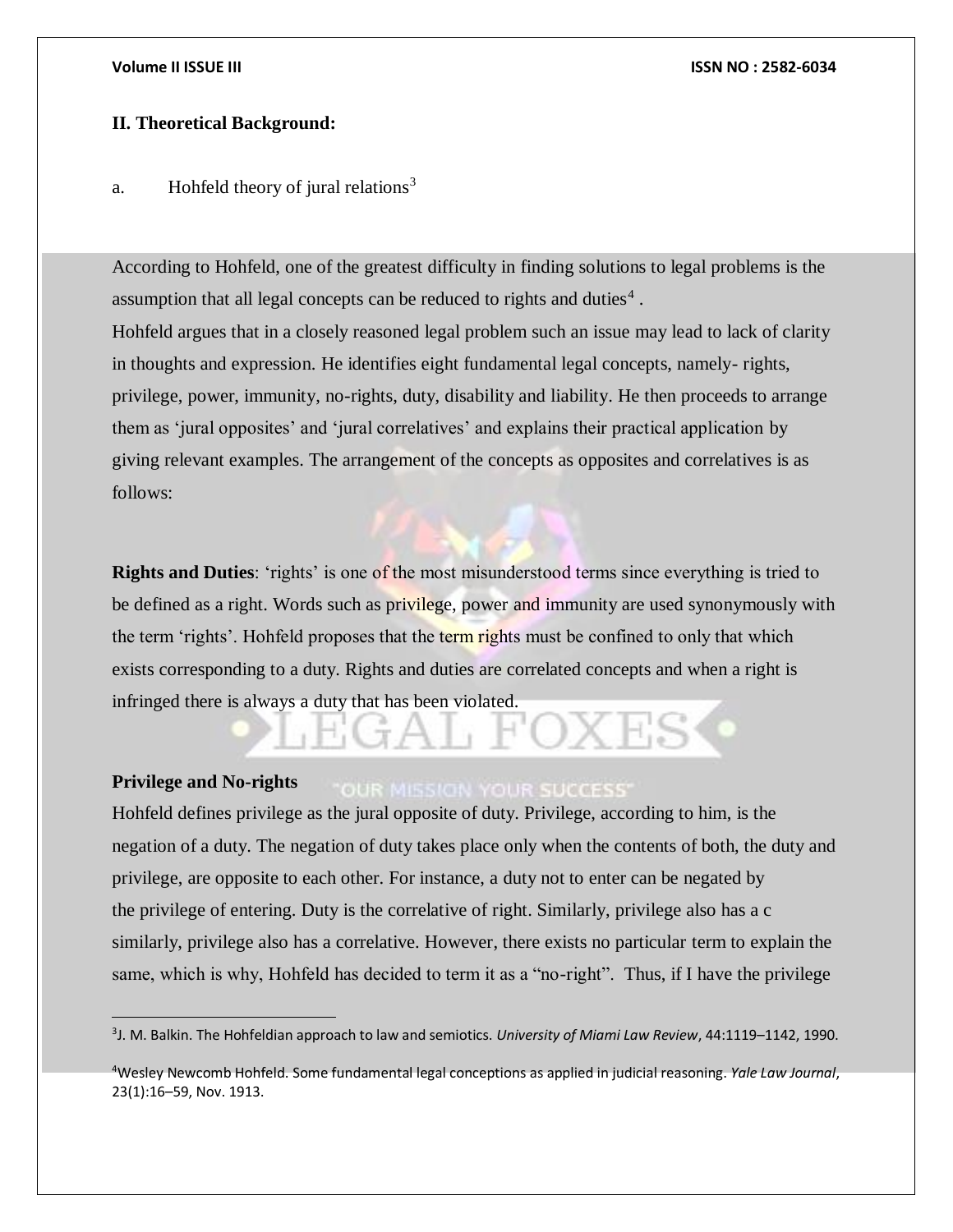of entering into land, the correlative is a "no-right" against my entering to the land. Unlike a duty which has to be necessarily fulfilled, one may or not exercise his privilege. There is no right that is infringed in case of non-exercise of a privilege.

#### **Powers and Liabilities:**

Legal power is the jural opposite of legal disability and the jural correlative of legal liability. Power is the ability conferred upon an individual by the law to alter or create new legal relations. One can make a will of his property or can alienate his property; one can marry one's deceased wife's sister–all these are often termed as rights however a careful legal analysis reveals that they are powers, not rights.

A synonym for legal power is (legal) ability. Legal relations may be altered by facts and circumstances which may or may not be in human control. When such facts are in control of one or more human beings, such human beings, such human beings are said to possess legal power. Liability is the jural correlative of power. Whenever a person exercises the power to alter existing legal relations or to create new legal relations, the person with whom such legal relations have been created or altered owes a liability to the former. Hohfeld proposes the terms "subjection" and "responsibility" as synonyms of the term "liability". Many 'duties' or 'obligations', ignorantly stated to be so, are actually liabilities.

OUR MISSION YOUR SUCCESS'

## **Immunities and Disabilities**

Immunity is the jural correlative of disability and the jural opposite of liability. In simple terms, immunity is the negation of liability. According to Hohfeld, the contrast between power and immunity is the same as the contrast between right and privilege. He states that a right is the "affirmative claim" against someone and privilege is a freedom from such an affirmative claim. Similarly, power is the "affirmative control" over a legal relation and immunity is the freedom from such control. The jural correlative of immunity is a disability which refers to no-power. Thus, when a person exercises immunity in a legal relationship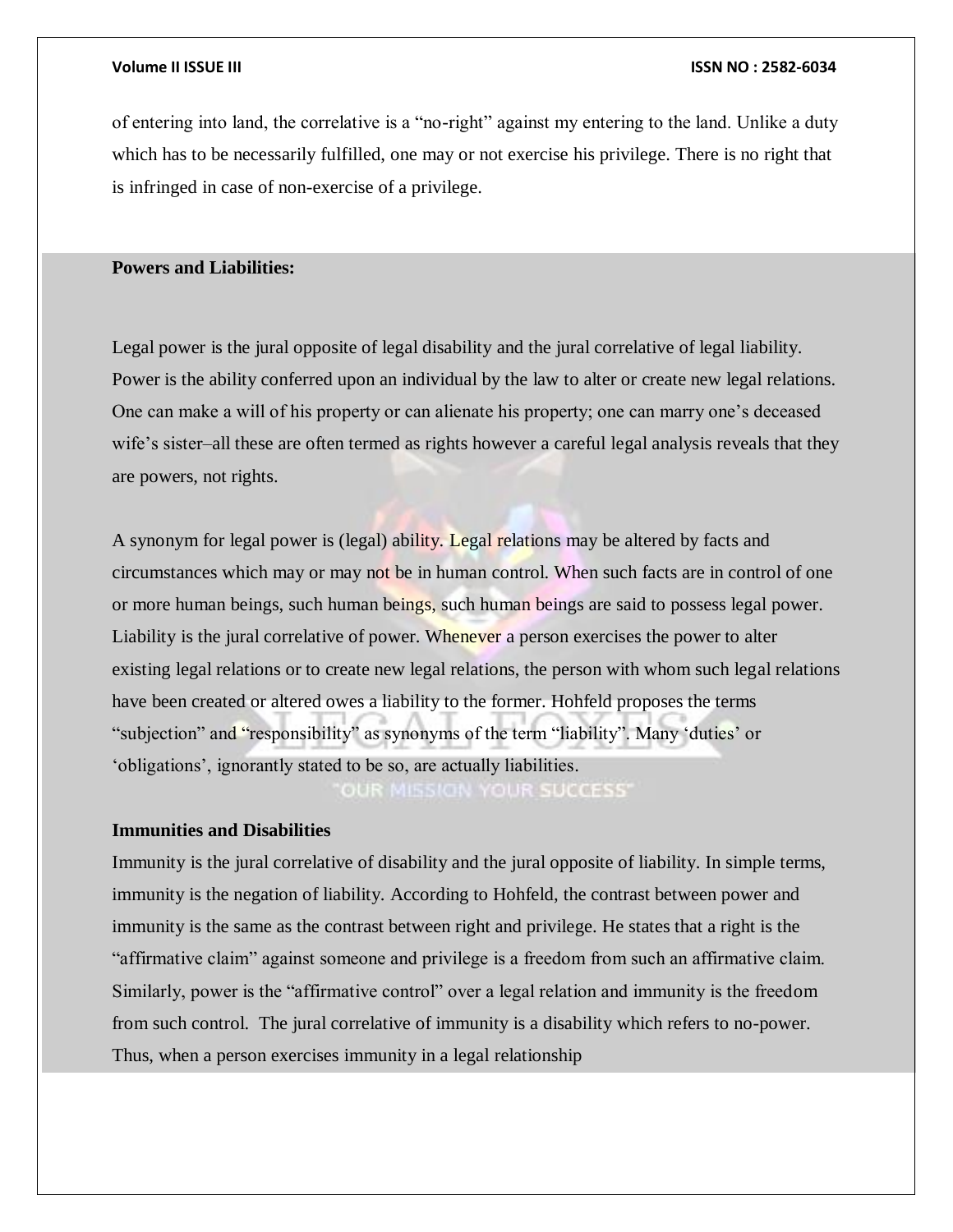with another, the latter has no power over the legal relation.

## **Application Of Hohfeld Analysis:**

Hohfeld's jural postulates or his 8 fundamental legal concepts aforementioned can be applied in my research as

## 1. RIGHTS AND DUTIES

To explain the correlation between right and duty as to when a migrant worker possess a right then some other person or the state has the corresponding duty to protect the rights of the right holder

For instance, Chapter V of THE INTER-STATE MIGRANT WORKMEN (REGULATION OF EMPLOYMENT AND CONDITIONS OF SERVICE) ACT, 1979 states that the migrant workers has the rights to get proper wages, displacement allowance , journey allowance etc thus the contractor has the duty to provide with such allowances so that the migrant worker can reach to the place of work

# 2. PRIVILEGE AND NO RIGHT

Under this if a migrant worker has a privilege to have fixed daily wage then the contractor or the employer has no right against the privilege of the migrant worker Thus the privilege of migrant worker is corelative to the no right of the contractor

## 3. POWERS AND LIABILITIES

Legal power is the jural opposite of legal disability and the jural correlative of legal liability. Under this for instance in cases of safety of migrant workers and their hygiene as they have the power under article 21 of the constitution [right to life and personal liberty] to have safe working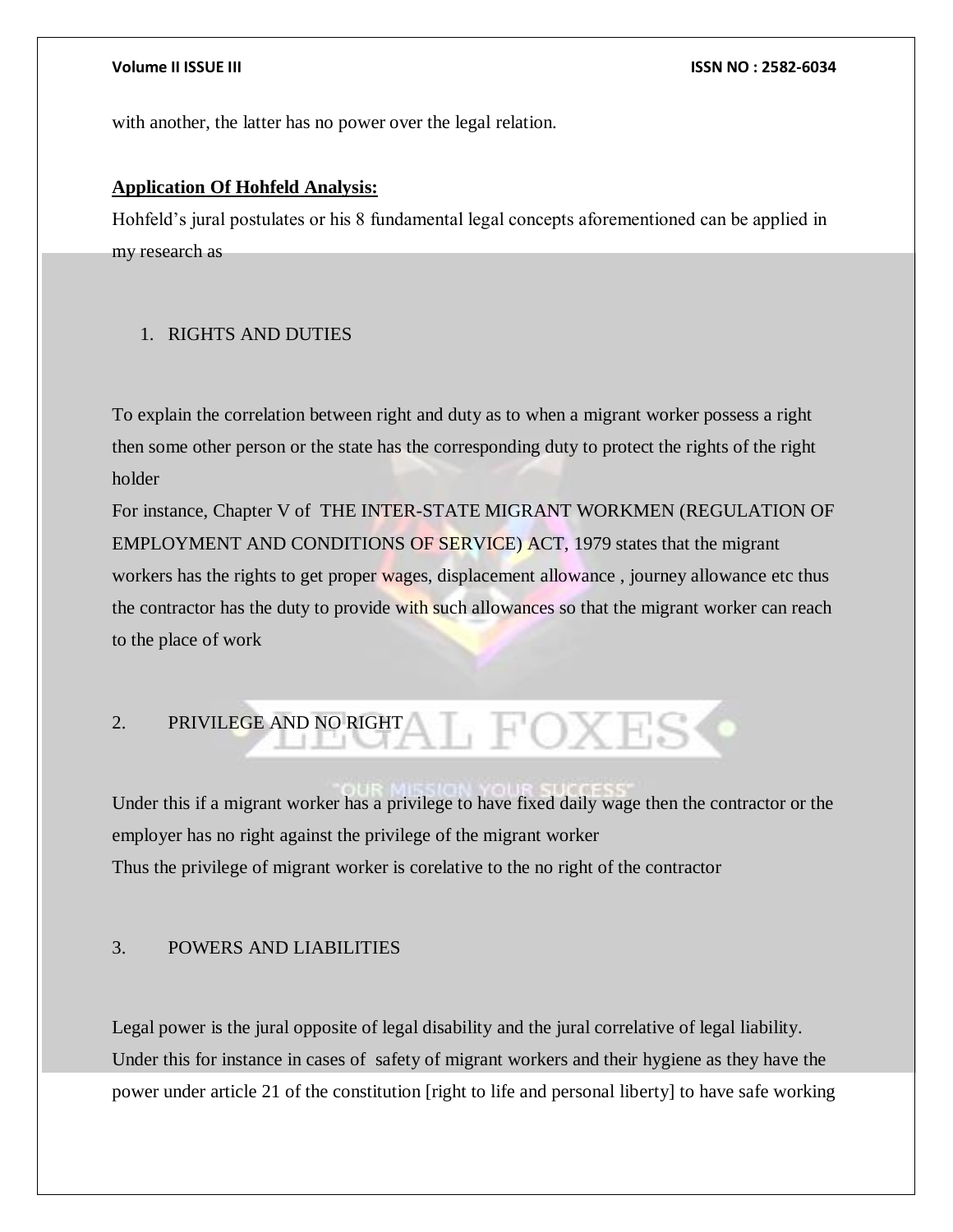conditions which is not harmful for their health then since this power is conferred by law to the migrant workers then the employer or contractor has the liability to provide such working conditions

## 4. IMMUNITIES AND DISABILITIES

Under this if the contractor or the employer has committed any offence then either of them is immune to the punishment and the migrant worker is disable to get remedy unless and until a complaint made by, or with the previous sanction in writing of, an inspector or authorised person and no court inferior to that of a Metropolitan Magistrate or a Judicial Magistrate of the first class shall try any offence punishable under this Act as stated under section 28 of THE INTER-STATE MIGRANT WORKMEN (REGULATION OF EMPLOYMENT AND CONDITIONS OF SERVICE) ACT, 1979

#### **III. ARTICLE 21 AND MIGRANT WORKERS**:

#### Meaning of article 21

Everyone has the right to life, liberty and the security of person.' The right to life is without a doubt the most fundamental of all rights. All remaining rights add quality to the life being referred to and depend on the pre-existence of life itself for their operation. As human rights can only attach to living beings, one may anticipate the right to life itself to be in some sense primary, since none of the other rights would have any value or utility without it. But the expression 'procedure established by law' in article 21 has been judicially construed as meaning a procedure which is reasonable, fair and just. Read with article 39A. it would further imply legal aid bring made available to the indigent accused. and a prisoner. The concept of 'fairness', so evolved, has been imported into article 22(3).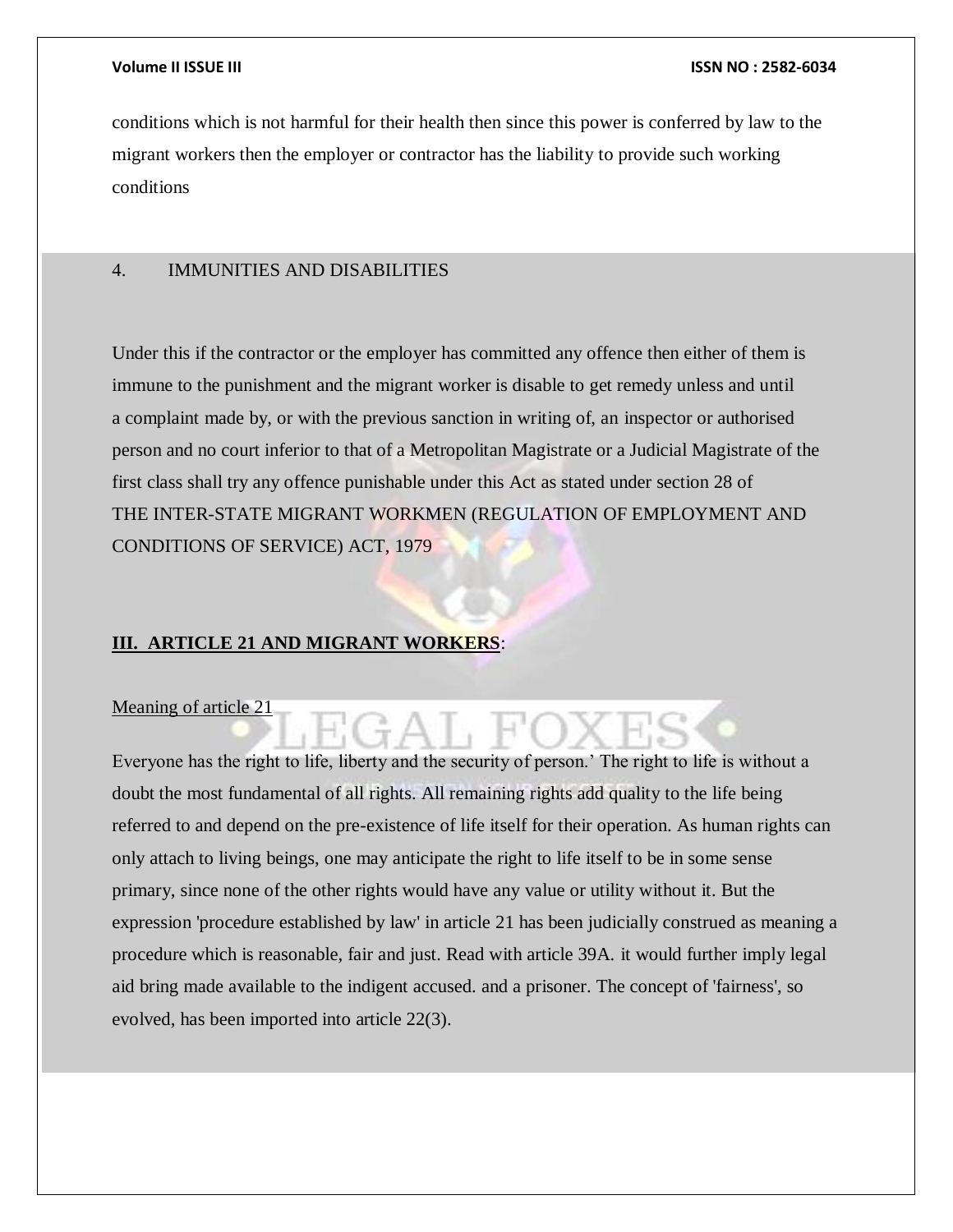Maneka Gandhi v. Union of India<sup>5</sup> was an essential case in order to understand the true meaning of article 21. In this case the supreme court established the Rule of Law that no person can be deprived of his life and personal liberty except procedure establish by law under Article 21 of the Constitution. Thus, Article 21 requires the following conditions to be fulfilled before a person is deprived to his life and liberty that there must be a valid law, the law must provide procedure ,the procedure must be just, fair and reasonable, the law must satisfy the requirement of Article 14 and 19.

#### HOW ARTICLE 21 IS CONNECTED TO MIGRANT WORKERS:

Article 21 is given to all the citizens of India as a fundamental right by the Indian constitution which states that Everyone's has Right to Life and Personal Liberty and if so someone is been deprived of this right then this should be done by a proper procedure established by law without any arbitrariness. Thus article 21 is also given to the migrant workers but during the time of lockdown or pandemic[COVID 19] they were deprived of this right and no clear explanation was given regarding to their remedy as right to life includes right to livelihood/shelter

#### RIGHT TO LIVELIHOOD UNDER ARTICLE 21 FOR MIGRANT WORKERS:

The Supreme Court took the view that the right to life in Article 21 would not include the right to livelihood. In Re Sant Ram<sup>6</sup> a case which emerged before the Maneka Gandhi case, where the Supreme Court held that the right to livelihood would not fall within the expression life in Article 21. The court laid down thatthe right to livelihood would be included in the freedoms enumerated in Art.19, or even in Art.16, in a limited sense. Yet the language of Art.21 cannot be squeezed into help of the contention that the word life in Art. 21 includes livelihood also.

But then the view underwent a change. With the definition of the word life in Article 21 in a broad and expansive manner, the court in Board of Trustees of the Port of Bombay v.

<sup>5</sup>Maneka Gandhi v. Union of India, 1978 AIR 597, 1978 SCR (2) 621

6 Sant Ram Case AIR 1960 SC 932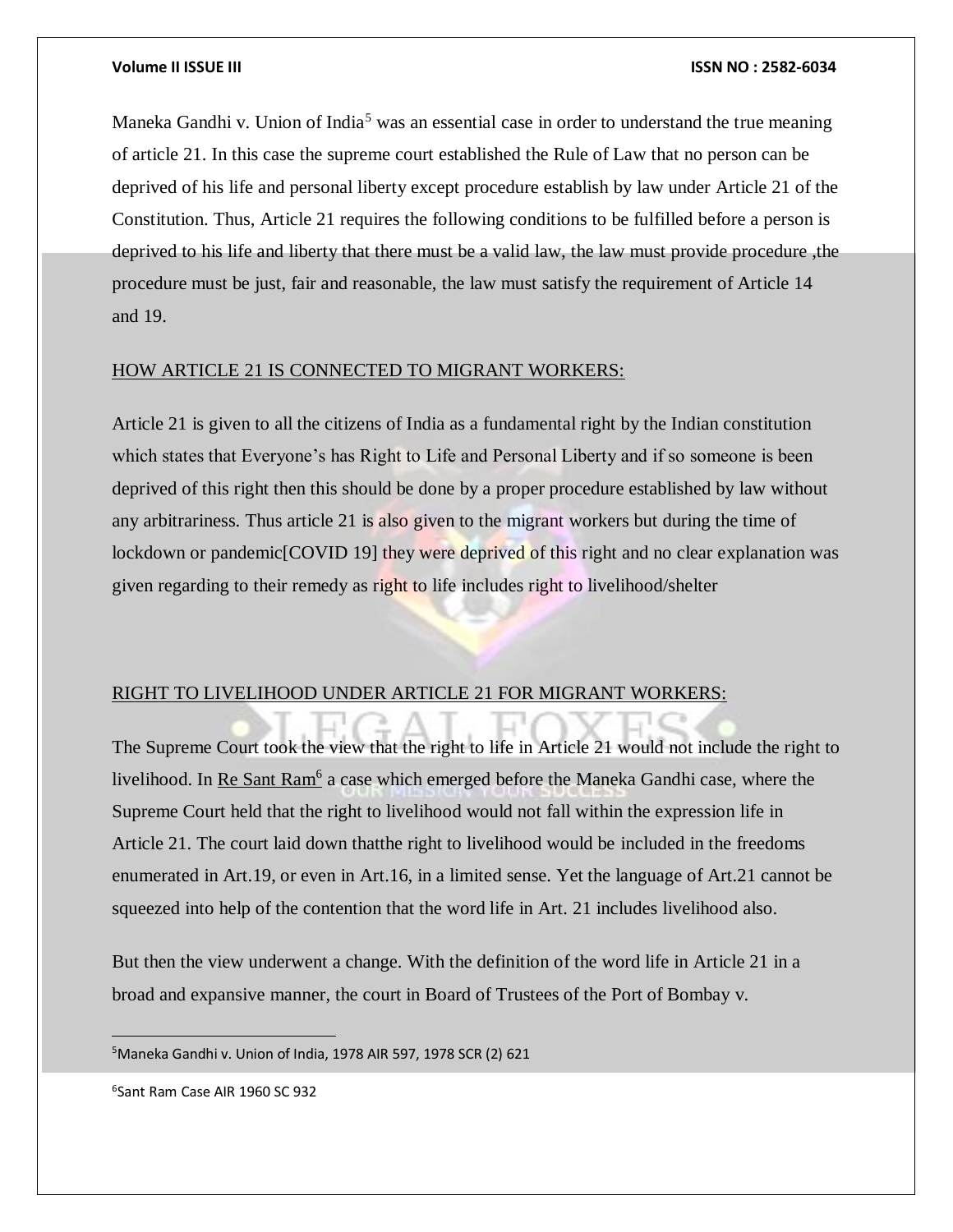DilipkumarRaghavendranathNandkarni<sup>7</sup>, came to hold that "the right to life" guaranteed by Article 21 includes "the right to livelihood"

#### Migrant worker right to shelter under article 21

The first question that came to our mind while talking about migrant workers right in the pandemic[COVID 19] is that whether they have any right to shelter or does any law provide such protection to them.

In U.P. Avas Vikas Parishad v. Friends Coop. Housing Society Limited<sup>8</sup>, the Court has upheld the right to shelter to be a fundamental right which springs from the right to residence secured in article 19(1)(e) and the right to life guaranteed under article 21. To make the right meaningful to the poor, the state has to provide facilities and opportunities to build houses.

In Chameli Singh v. State of U.P<sup>9</sup>, a Bench of three Judges of Supreme Court had considered and held that the right to shelter is a fundamental right available to every citizen and it was read into Article 21 of the Constitution of India as encompassing within its ambit, the right to shelter to make the right to life more meaningful.

Thus, the migrant workers also have the right to shelter

## **OUR MISSION YOUR SUCCESS'**

#### Right To Social Security And Protection Of Family:

 $\overline{a}$ 

From time to time the meaning of article 21 has been evolved by the judiciary through its interpretation and judicial decision. Judiciary by its powers has included the protection of family

<sup>8</sup>Avas Vikas Parishad v. Friends Coop. Housing Society LimitedAIR 1996 SC 114

9Chameli Singh v. State of U.P1996 AIR 1051, 1995( 6 )Suppl. SCR 827, 1996( 2 )SCC 549

<sup>7</sup>Board of Trustees of the Port of Bombay v. DilipkumarRaghavendranathNandkarni AIR 1983 SC 109: (1983) 1 SCC 124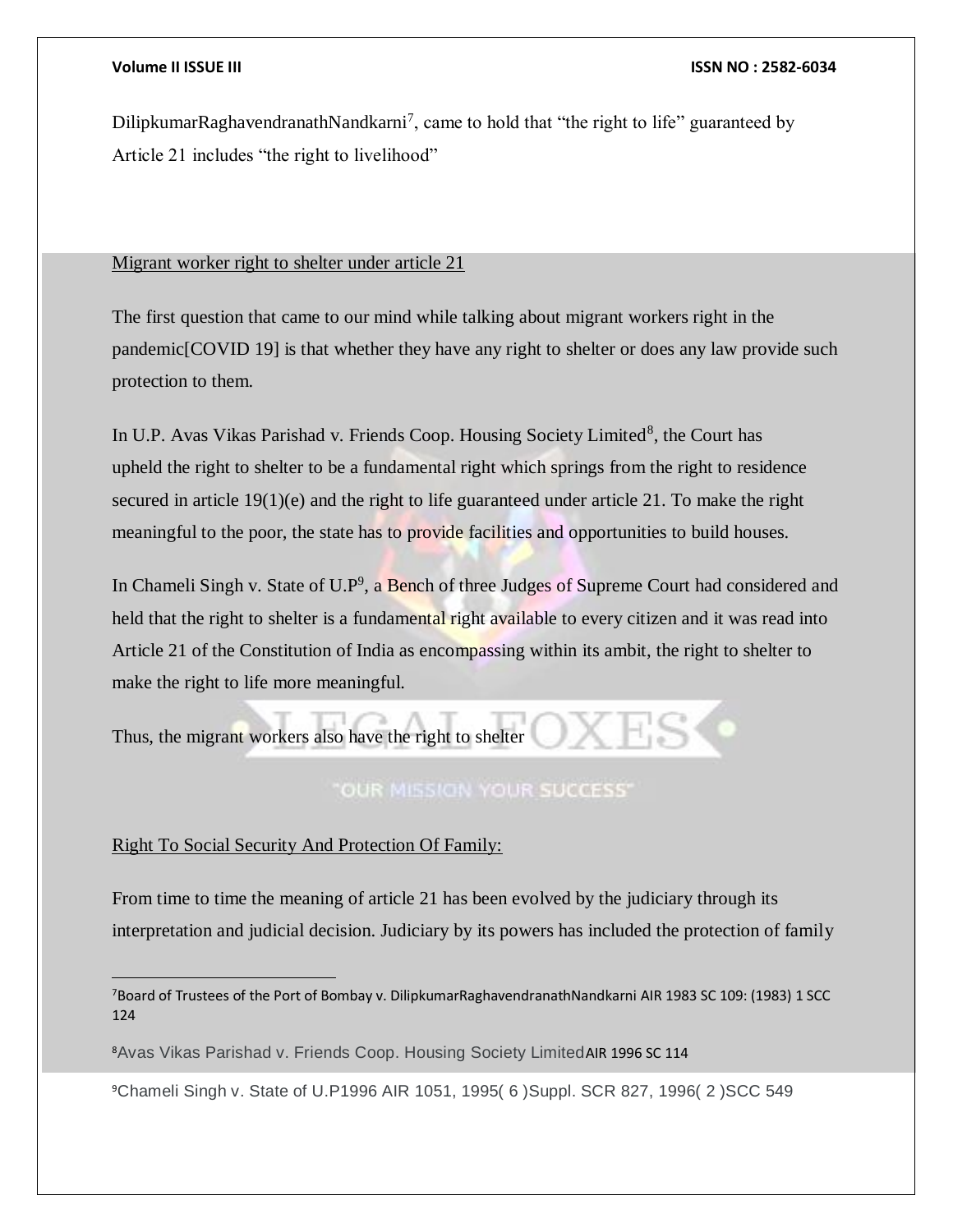$\overline{a}$ 

#### **Volume II ISSUE III ISSN NO : 2582-6034**

under the article 21 of the Indian constitution. Thus the article 21 is not just limited towards a separate individual person but also towards a larger group if it serves a greater benefit to the society. Similarly the right is not only available towards the migrant worker but is available to his family also

Right to life covers within its ambit the right to social security and protection of family.In the case of Calcutta Electricity Supply Corporation (India) Ltd. v. Subhash Chandra Bose<sup>10</sup>, the Court laid down that right to social and economic justice is a fundamental right under Art. 21. It was held that that the right to life and dignity of a person and status without means were cosmetic rights. Socio-economic rights were, therefore, basic aspirations for meaning the right to life and that Right to Social Security and Protection of Family were an integral part of the right to life.

In the case of N.H.R.C. v. State of Arunachal Pradesh<sup>11</sup>, (Chakmas Case), the supreme court said that the State is bound to protect the life and liberty of every human-being, be he a citizen or otherwise, and it cannot permit anybody or group of persons to threaten other person or group of persons. No State Government worth the name can tolerate such threats by one group of persons to another group of persons; it is duty bound to protect the threatened group from such assaults and if it fails to do so, it will fail to perform its Constitutional as well as statutory obligations.

# LEGAL F

## **IV. ANALYSIS Of THE INTER-STATE MIGRANT WORKMEN (REGULATION OF EMPLOYMENT AND CONDITIONS OF SERVICE) ACT, 1979:**

The municipal law/ rights of migrant workers are principally governed by this aforementioned legislation.The issue relating to the current enactmentInter-State Migrant Workmen (Regulation of Employment and Conditions of Service) Act, 1979 doesn't protect the rights of migrant workers according to the dynamic nature of their problems in India.

<sup>10</sup>Calcutta Electricity Supply Corporation (India) Ltd. v. Subhash Chandra BoseAIR (1992)573 :(1991) SCR Supl. (2) 267

<sup>11</sup>N.H.R.C. v. State of Arunachal PradeshAIR (1996) 1234 :(1996) SCC (1) 742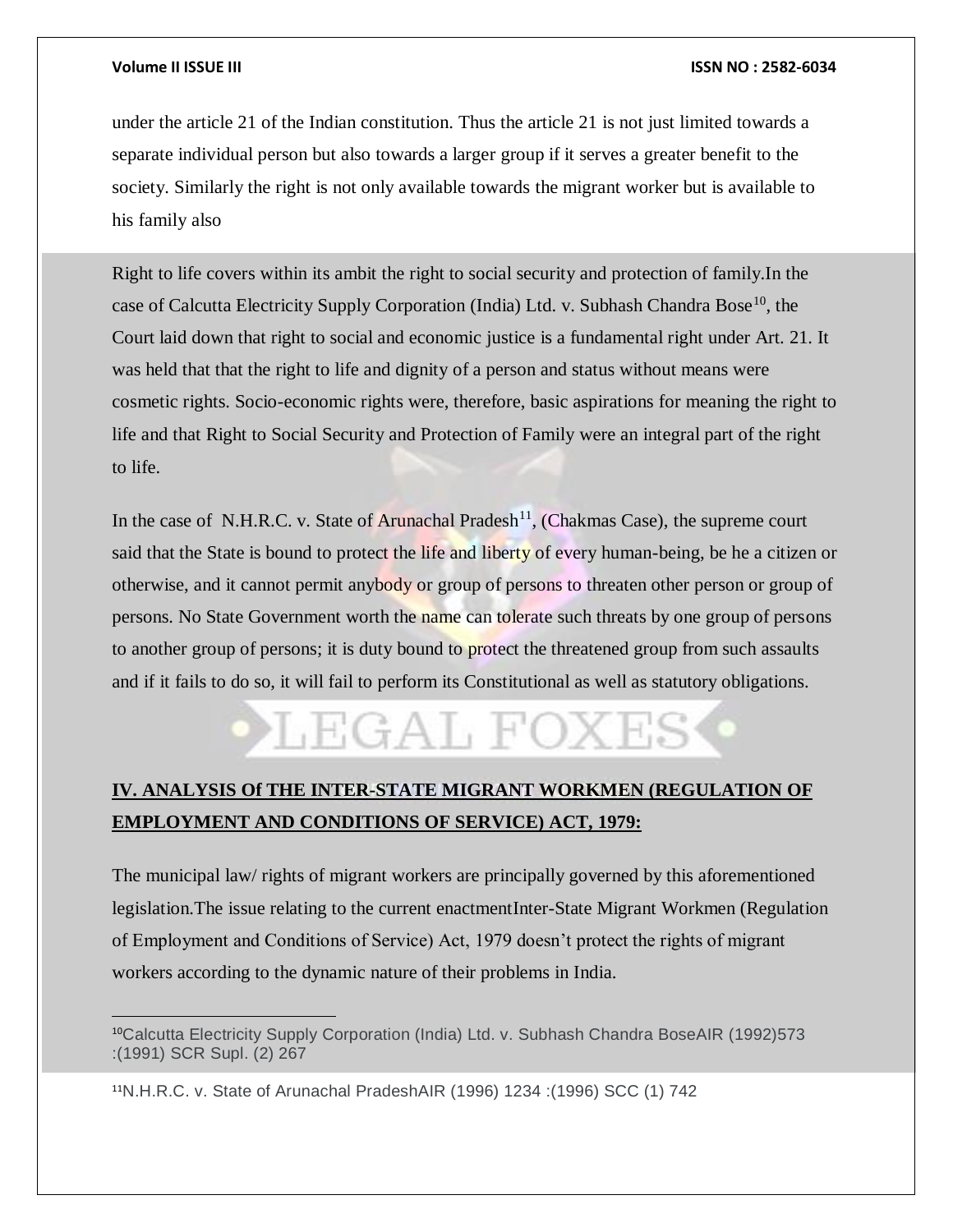## Brief overview of the  $act<sup>12</sup>$

- The previously mentioned enactment shall be applied to every establishment and contractors whereat least five inter- State migrant workmen are employed or were employed on any day of the preceding twelve months.
- Every establishment that is employing interstate migrant workmen isneeded to be registered with the registering officers appointed under Central Government or State Government.

Similarly, every contractor who recruits or employs interstate migrant workmen need to obtain a licence from the specified authority and also license from both of the State which are home state [from where the contractor belongs] and the other state [where the migrant worker is to be employed]

The contractor is required to provide certain requirements regarding the workmen in the form to be prescribed by rules to the specified authority of both the state as well as to issue to every workman employed by him, a pass book containing the details of the employment.

 The interstate migrant workman will be entitled to a journey allowance in addition to his wages along with displacement allowance.

**OUR MISSION YOUR SUCCESS'** 

- Several guidelines has been laid down regarding the wages payable to inter-state migrant workmen which need to paid from the date of his recruitment.
- The provision for appointing an inspector by the appropriate government to keep check on implementation of legislation is provided by the act .

12http://ncwapps.nic.in/acts/TheInter-

l

StateMigrantWorkmen(RegulationofEmploymentandConditionsofService)Act1979.pdf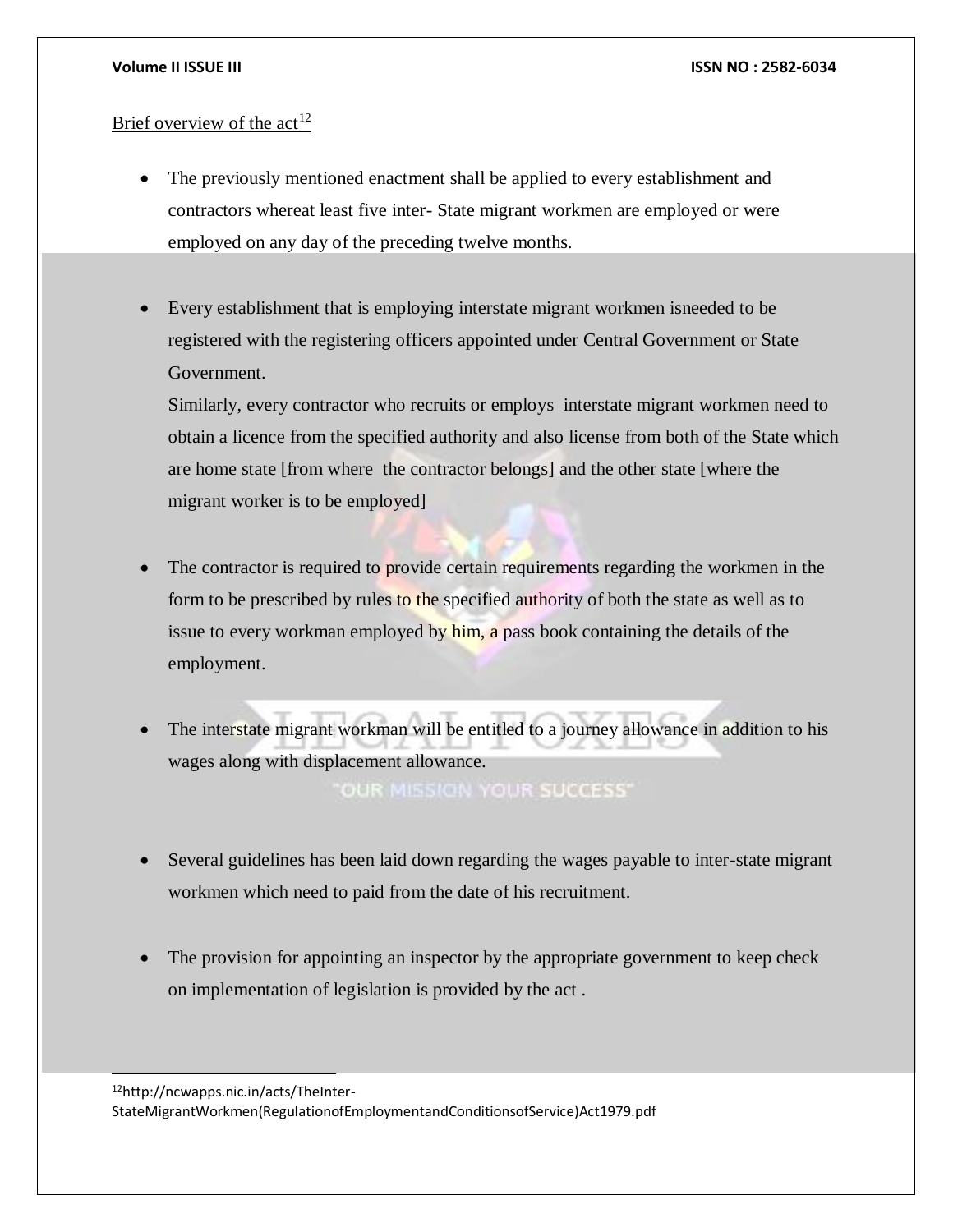- The interstate migrant workmen can raise an industrial dispute arising out of his employment either in the State to which he is employed or in the state to which he belongs after the completion of the contract of employment as per his convenience
- Deterrent punishments have been laid down under this legislation if the rules and regulations under it are not followed properly

#### ANALYSIS OF THE ACT:

The problem with the current 1970 legislation governing the rights and activities related to migrant workers is vague, regarding the rights of the migrant workers with respect to the health conditions of the workers and wide powers given to the contractors of the migrant workers without any accountability. The aforementioned law remains silent about the standard for the health conditions which is required for the worker to work.

# GAL FOX E

The significant reason why this specific enactment is not so effective is a result of difficult prerequisites set out in the law that would make their employment essentially more costly than intrastate workmen. Accordingly this act is yet another law that provides rent seeking opportunities to enterprising government inspector while failing to meet its main objective.

Another outcome of weak implementation of the previously mentioned legislation is the shortfall of government preparedness for implementing such well-meaning though impractical law, to execute this law alone, government inspector need not only have to maintain records of interstate workmen but also verify whether all other requirements regarding wages, allowances, accommodation and health care are complied with, which is certainly not done.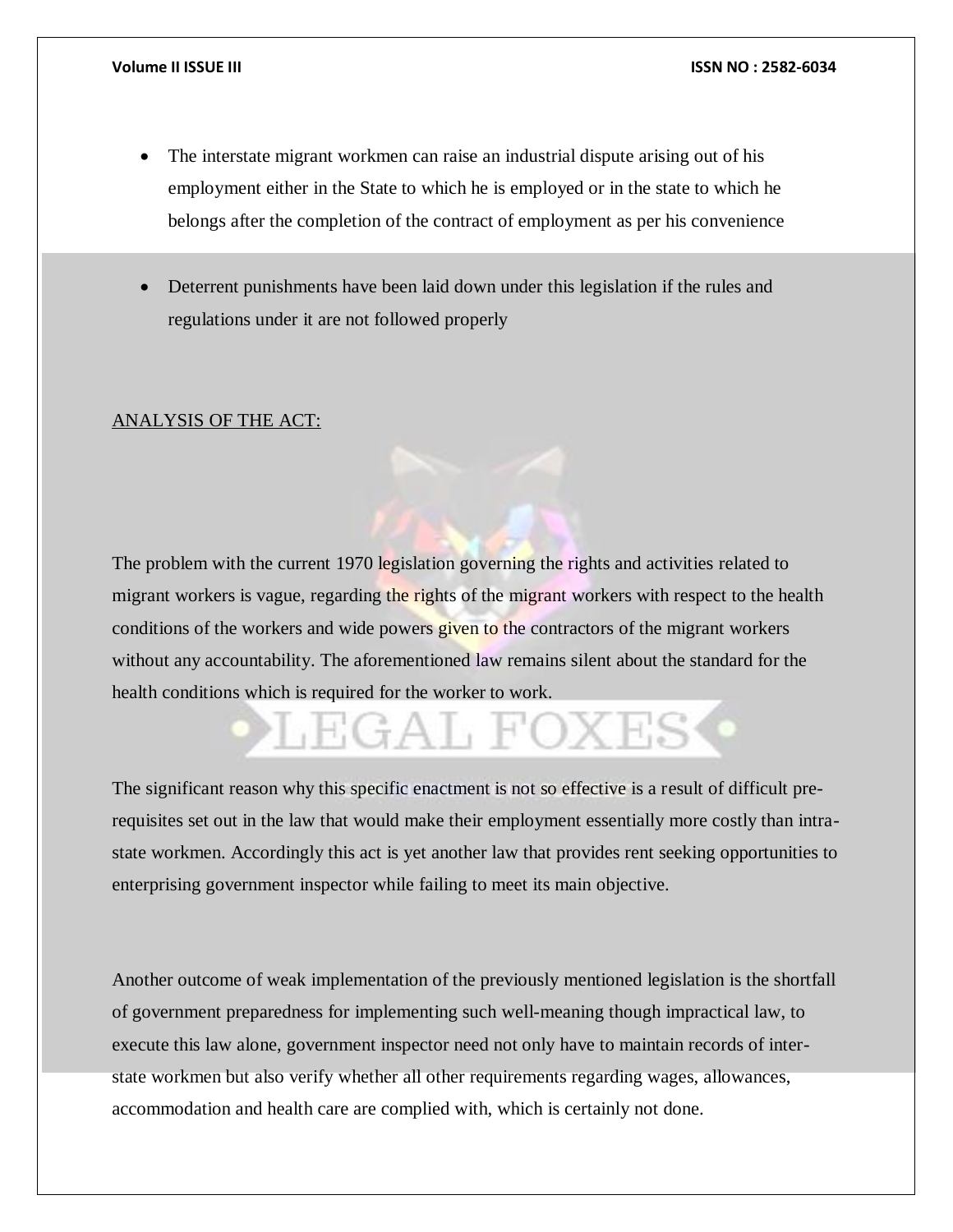Consequently , this enactment should be adequately rationalised and made realistic enough so that employers and contractors have incentives to come forward and register labourers without being worried about punitive action or impractical social safety requirements.

It is important that the current legislation pertaining to the rights of the migrant workers needs to be changed as:

- The aforementioned law has failed to prove its objective which was that the act was enacted to prevent the exploitation of inter-state migrant workmen by contractors and to ensure fair and decent conditions of employment.
- legislation governing the rights and activities related to migrant workers is vague, regarding the rights of the migrant workers with respect to the health conditions of the workers and wide powers given to the contractors of the migrant workers without any accountability

# LEGAL FOXI

## "OUR MISSION YOUR SUCCESS"

 The aforementioned law remains silent about the standard for the health conditions which is required for the worker to work.

Further in the current situation [ COVID 19-pandemic] under section 12 of the THE INTER-STATE MIGRANT WORKMEN (REGULATION OF EMPLOYMENT AND CONDITIONS OF SERVICE) ACT, 1979' imposes a duty on the contractor to give the displacement allowance to the migrant worker which is not given.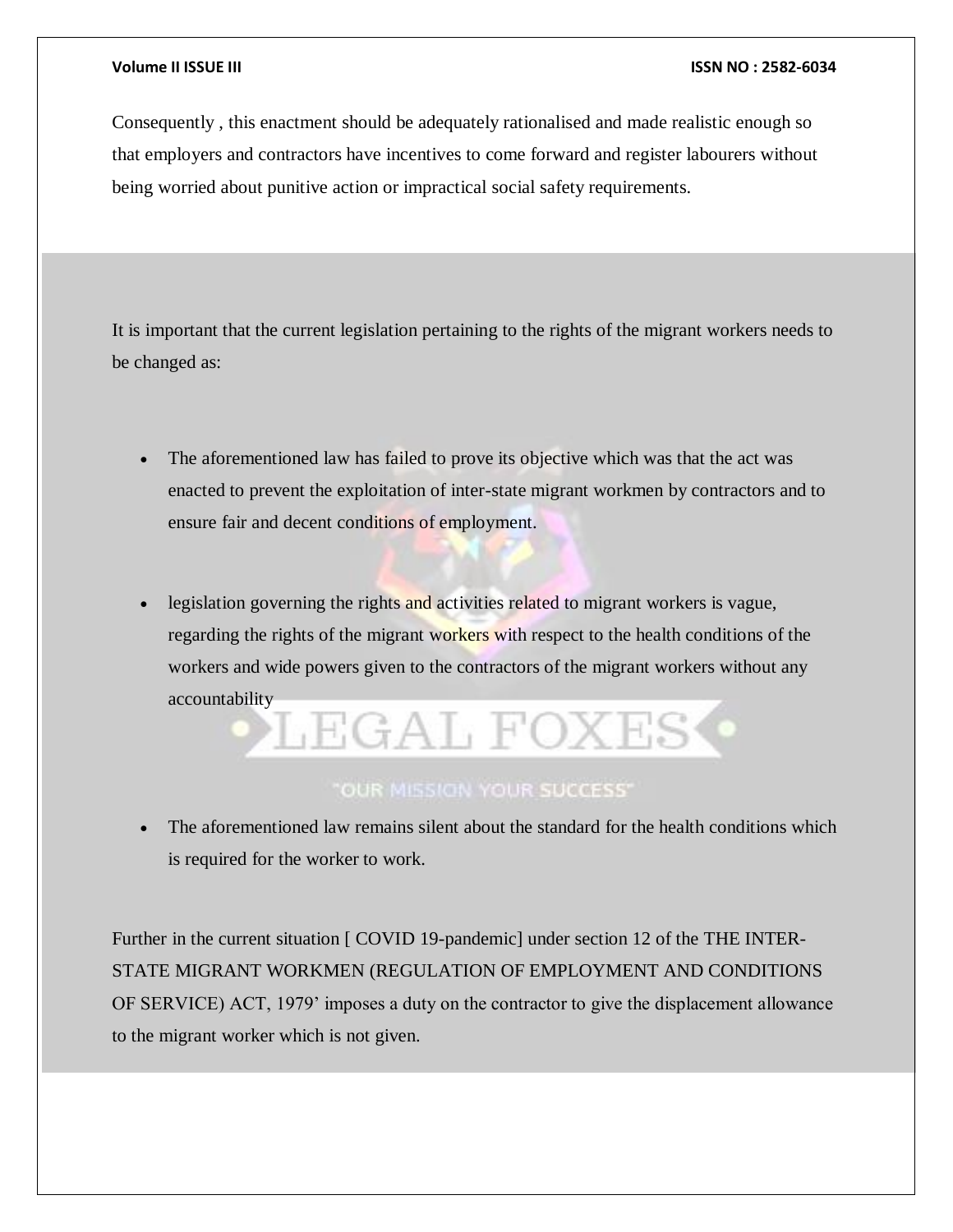The Act was enacted to prevent the exploitation of inter-state migrant workmen by contractors, and to ensure fair and decent conditions of employment which the act failed to do so

## **V. Occupational Safety, Health and Working Conditions Code of 2019 [BILL]:**

This bill should be implemented as it covers various aspects of rights which THE INTER-STATE MIGRANT WORKMEN (REGULATION OF EMPLOYMENT AND CONDITIONS OF SERVICE) ACT, 1979 fails to do so.

The Code consolidates 13 Acts regulating health safety and working conditions. These laws cover factories, mines, dock workers, building and construction workers, plantation labour, contract labour, inter-state migrant workers, working journalists, motor transport workers, sales promotion employees, and cine workers.

Some of the features of this bill<sup>13</sup> can be seen as under:

# $\frac{1}{2}$  Coverage, license and registration

## **"OUR MISSION YOUR SUCCESS"**

- Coverage: The Code applies to establishments employing at least 10 workers, and to all mines and docks. It does not apply to apprentices. Further, certain provisions of the Code such as health and working conditions, apply to all employees. Employees include workers and all other persons employed in a managerial, administrative, or supervisory role (with monthly wage of at least Rs 15,000).
- License and registration: Establishments covered by the Code are required to register within 60 days (of the commencement of the Code) with registering officers, appointed

13http://164.100.47.4/billstexts/lsbilltexts/asintroduced/186\_2019\_LS\_Eng.pdf

 $\overline{a}$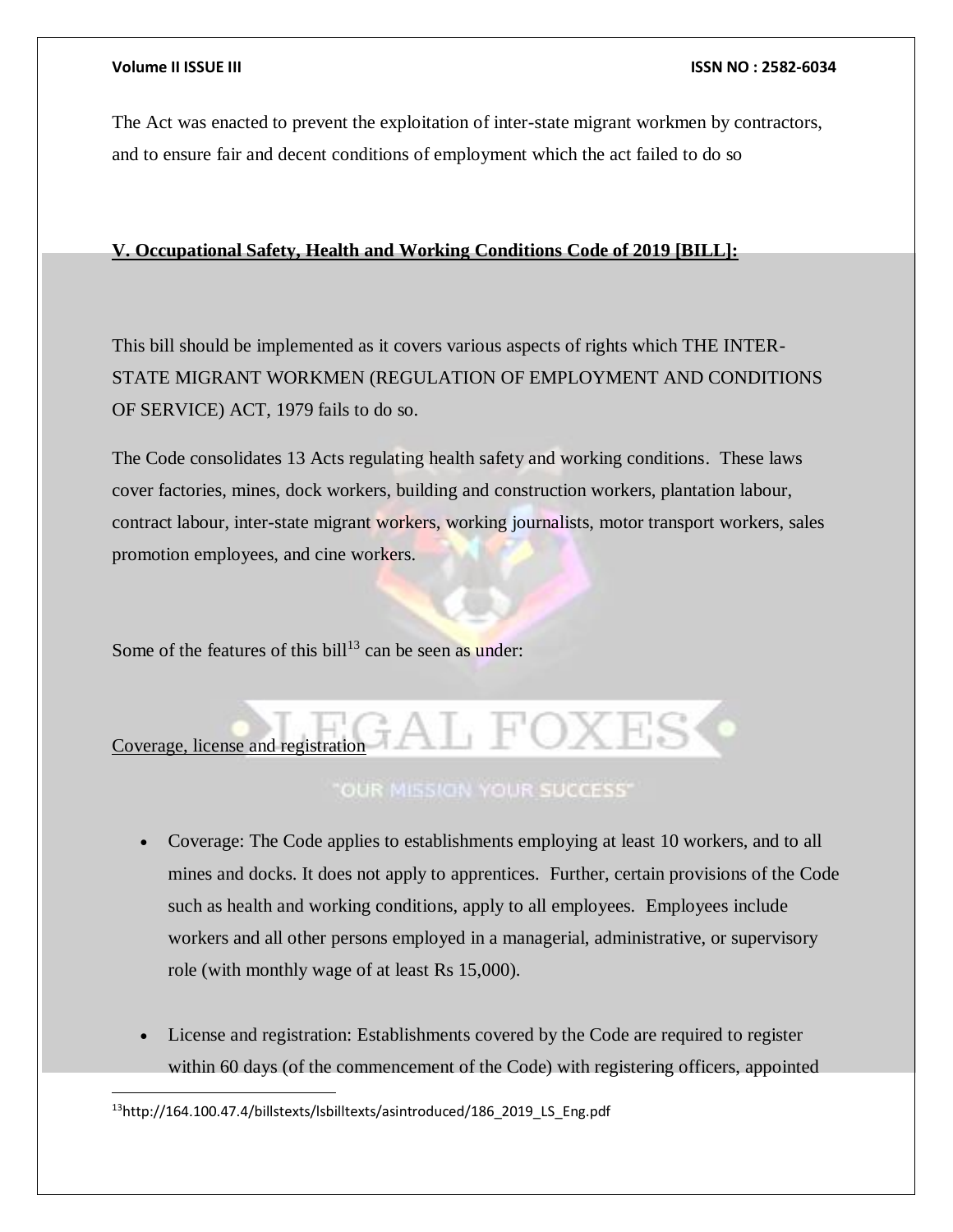by the central or state government. Further, some establishments such as factories and mines, and those hiring workers such as beedi and cigar workers, may be required to obtain additional licenses to operate.

Rights and duties of employees and employers

- Duties of employers: (i) providing a workplace that is free from hazards that may cause injury or diseases, (ii) providing free annual health examinations to employees in notified establishments, (iii) issuing appointment letters to employees, and (iv) informing relevant authorities in case an accident at the workplace leads to death or serious bodily injury of an employee. Additional duties are prescribed for employers in factories, mines, docks, plantations, and building and construction work, including provision of a risk-free work environment, and instructing employees on safety protocols.
- Duties of consultants: Manufacturers, importers, designers and suppliers must ensure that any article created or provided by them for use in an establishment is safe, and provide information on its proper handling. Further, architects, engineers and designers must ensure any structure designed by them can be safely executed and maintained.
- Rights and duties of employees: Duties include taking care of their own health and safety, complying with safety and health standards, and reporting unsafe work incidents to the Inspector. Employees also have certain rights including the right to obtain information on safety and health standards from the employer.

#### Work hours and leave:

 Work hours: Work hours for different classes of establishment and employees will be notified by the central or state government. For overtime work, the worker must be paid twice the rate of daily wages. Prior consent of workers is required for overtime work.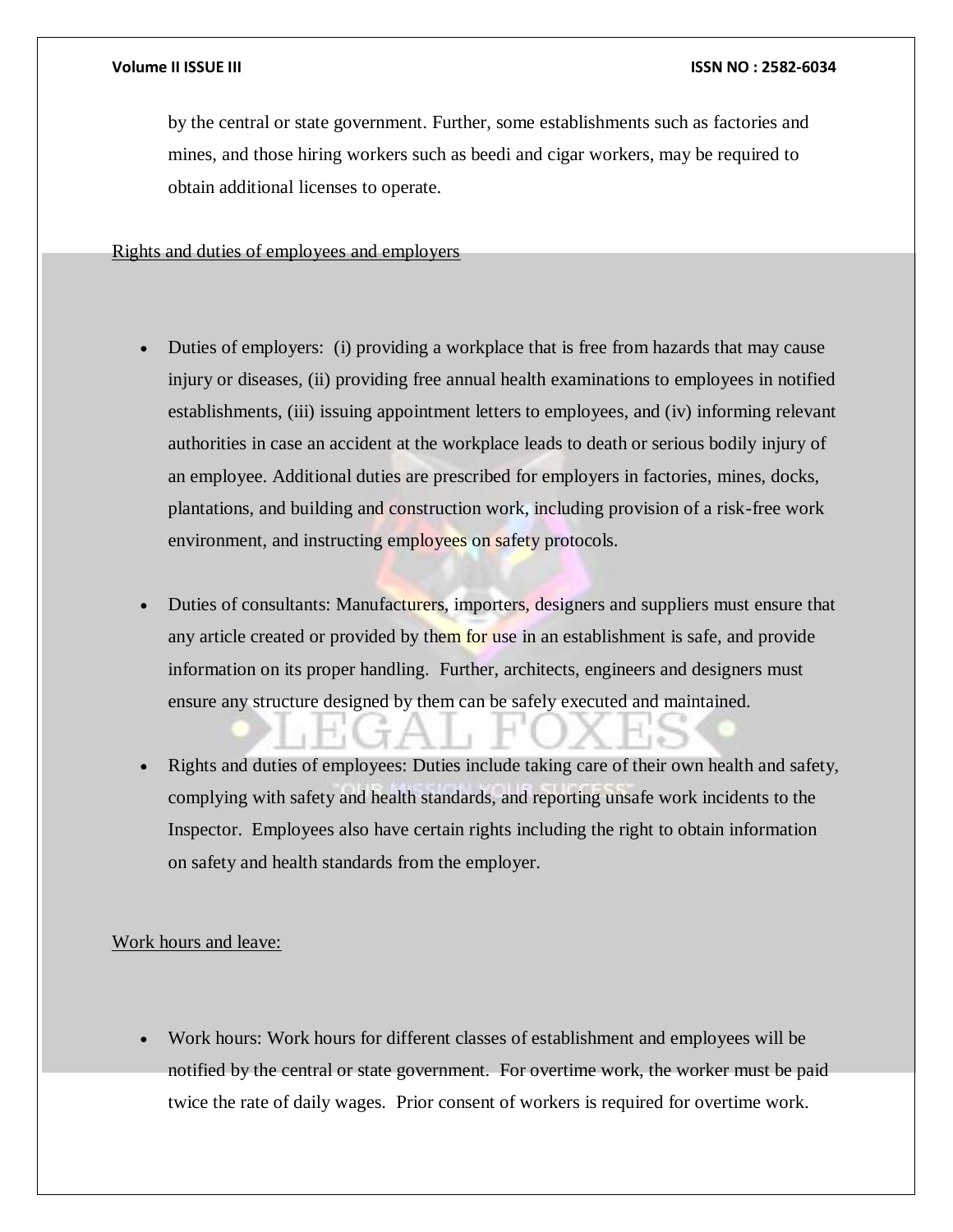Female workers may work past 7 pm and before 6 am with their consent, and if approved by the government. Journalists cannot work more than 144 hours in four weeks.

 Leave: Workers cannot be required to work for more than six days a week. Further, they must receive one day of leave for every 20 days of work per year.

## Working conditions and welfare facilities:

- Working conditions: Working conditions will be notified by the central government. Conditions may include hygienic work environment, clean drinking water, and toilets.
- Welfare facilities: Welfare facilities such as canteens, first aid boxes, and crèches, may be provided as per standards notified by the central government. Additional facilities may be specified for factories, mines, docks, and building and construction work such as welfare officers, and temporary housing.
- The Code includes three schedules containing lists of: (i) 29 diseases that the employer is required to notify the authorities of, in case a worker contracts them, (ii) 78 safety matters that the government may regulate, and (iii) 29 industries involving hazardous processes. The lists may be amended by the central government.

## Relevant Authorities :

 Inspector-cum-facilitators: The duties of Inspector-cum-Facilitators include inquiring into accidents, and conducting inspections. They have additional powers in the case of factories, mines, docks and building and construction workers which include; (i) reducing the number of employees working in sections of the establishment, and (ii) prohibiting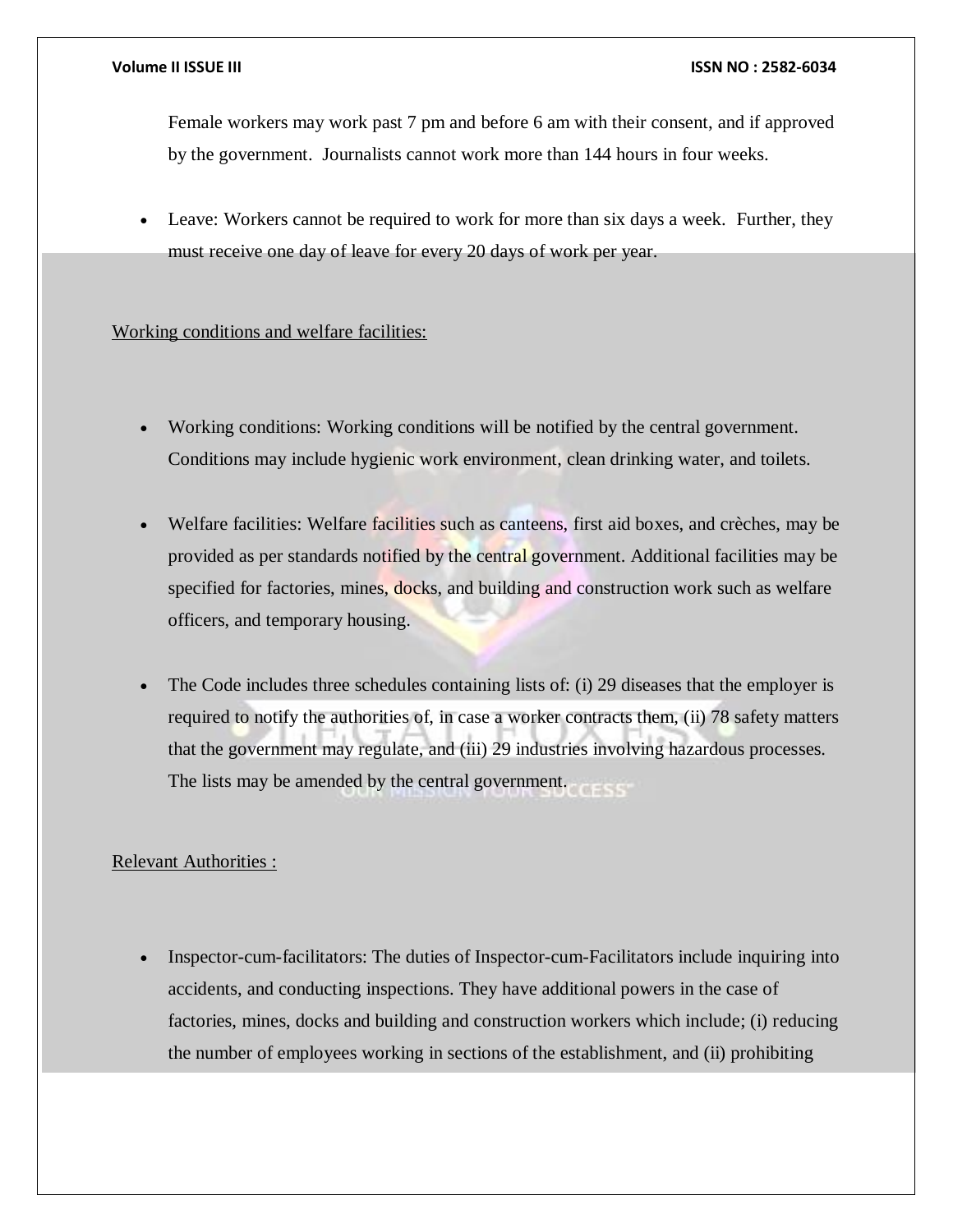work in dangerous situations.

- Advisory Bodies: The central and state governments will set up Occupational Safety and Health Advisory Boards at the national and state level, respectively. These Boards will advise the central and state governments on the standards, rules, and regulations to be framed under the Code.
- Safety Committees: The appropriate government may require constitution of safety committees in certain establishments, and for a certain class of workers. The committees will be composed of representatives of the employer and the workers. The number of employer representatives cannot exceed the employee representatives. These committees will function as a liaison between employers and employees.

Offences and Penalties:

The Code specifies various offences. An offence that leads to the death of an employee will be punishable with imprisonment of up to two years, or fine up to five lakh rupees, or both. Further, courts may direct that at least 50% of such fine be given as compensation to the heirs of the victim. For any other violation where the penalty is not specified, the employer will be punished with a fine between two and three lakh rupees. If an employee violates provisions of the Code, he will be subject to a fine of up to Rs 10,000. First-time offences which are not punishable with imprisonment, can be settled for up to 50% of the maximum fine.

#### **Changes in definitions:**

This Bill changes the definition which include expanding the definition of employees to include workers employed through contractors and expanding the definition of inter-state migrant workers to include self-employed workers from another state.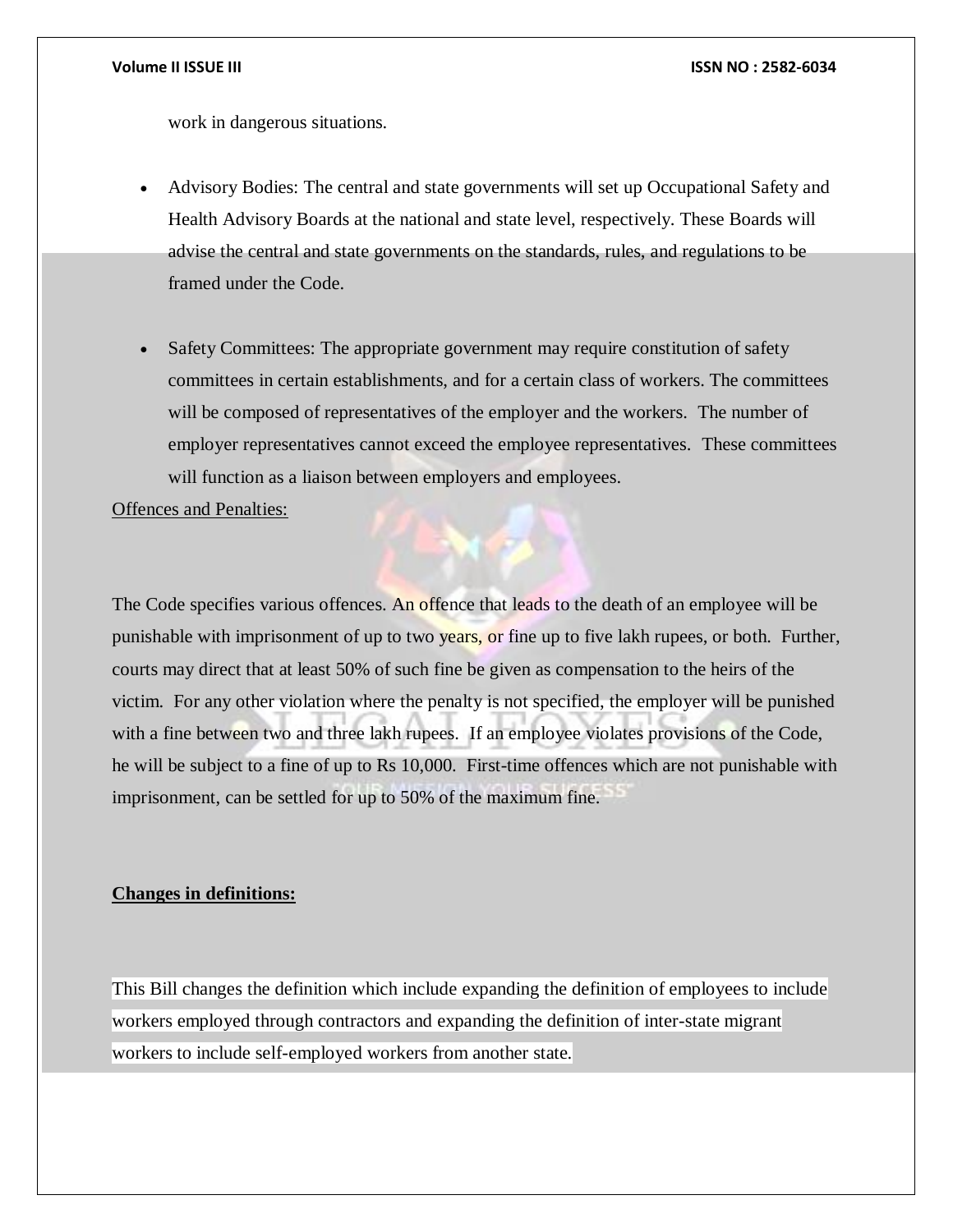The important thing that this bill changes as compared to The Inter-State Migrant Workmen (REGULATION OF EMPLOYMENT AND CONDITIONS OF SERVICE) ACT, 1979 is that according to the former[bill] it includes the migrant workers who are self-employed by themselves that is who mostly came to the urban area from rural areas in search of work and are employed by the principal employer directly without any middleman/contractors

Whereas, in the latter [The Inter-State Migrant Workmen (REGULATION OF EMPLOYMENT AND CONDITIONS OF SERVICE) ACT] the act only recognises those migrant workers who are employed by any contractors and self-employed migrant workers are not covered under the aforementioned act.

**Benefits for inter-state migrant workers:** The Bill accommodates certain advantages for interstate migrant workers which includes option to avail the benefits of the public distribution system either in the native state or the state of employment, availability of benefits available under the building and other construction cess fund in the state of employment and insurance and provident fund benefits available to other workers in the same establishment.

**Displacement allowance:** The 2019 Bill requires the contractors to pay a displacement allowance to inter-state migrant workers at the time of their recruitment, which was equivalent to 50% of the monthly wages. The 2020 Bill removes this provision.

**Database for inter-state migrant workers:** The Bill requires the central and state governments to maintain or record the details of inter-state migrant workers in a portal. An inter-state migrant worker can register himself on the portal on the basis of self-declaration and Aadhaar.

**Social Security Fund:** The Bill provides for the establishment of a Social Security Fund for the welfare of unorganised workers. The amount collected from certain penalties under the Code (including the amount collected through compounding) will be credited to the Fund. The government may prescribe other sources as well for transferring money to the Fund.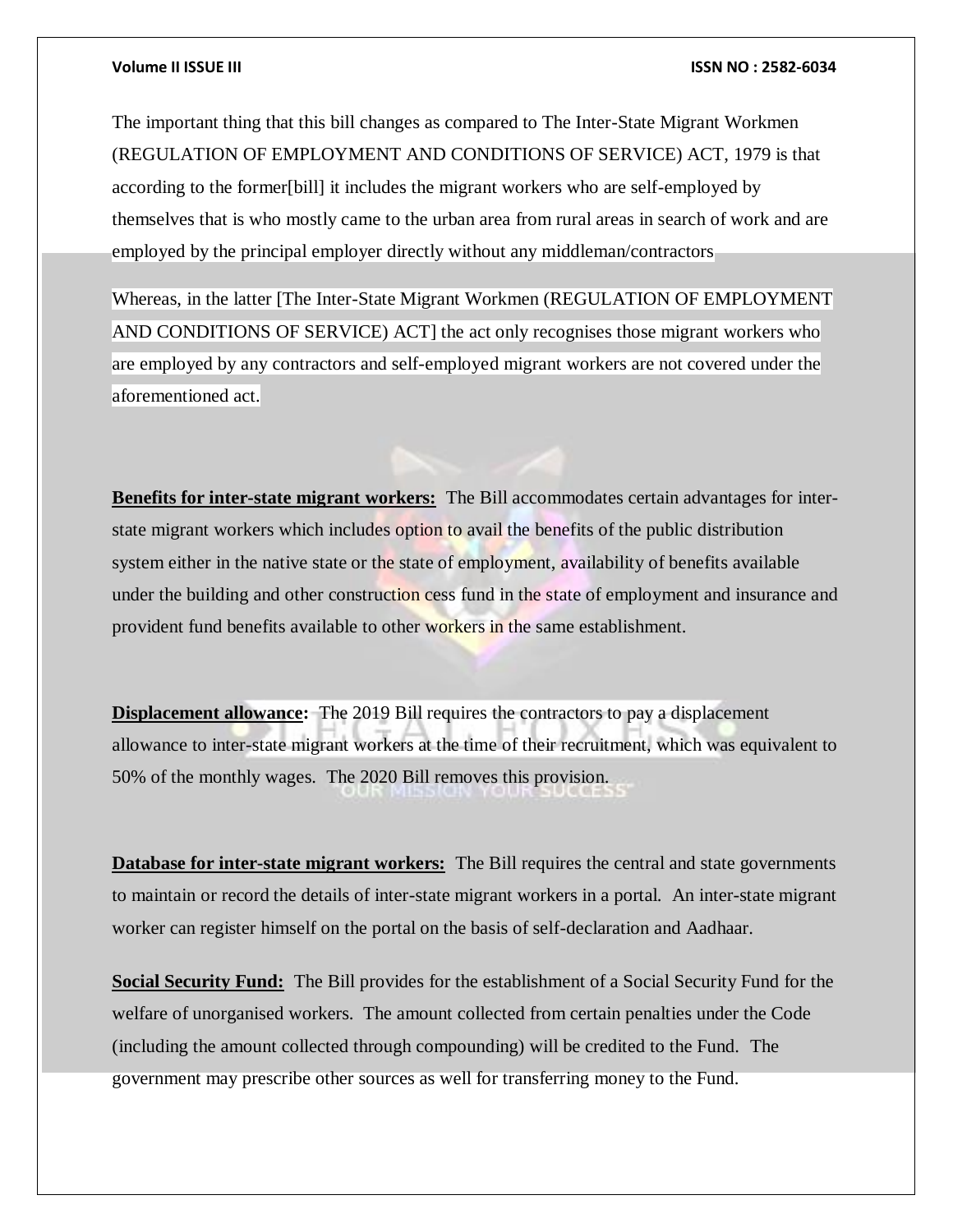#### **VI. CONCLUSION:**

Interstate migration forms a key source of income for the low-income household in India and despite its growing trend of nearly 4.5% annually between states migrants still face barriers in their survival in destination States. If one look at the recent incidents of these migrants due to lockdown, certainly proves that this act had proved to be inadequate to address the migrant labourers social and economic marginalisation.

Article 21 covers most of the aspect of the rights of the migrant workers but it failed to be effective during the lockdown [pandemic: COVID 19] and is also ineffective in the disputes with respect to the wages of the migrant workers as article 21 is a general right/law and not a specific one whereas THE INTER-STATE MIGRANT WORKMEN (REGULATION OF EMPLOYMENT AND CONDITIONS OF SERVICE) ACT, 1979 proved to be ineffective in certain situations as the law was created in the year 1979 and the problems faced by the migrant workers has been changed drastically by then as the aforementioned law doesn't talk about the health conditions of the migrant workers which are essential for them in order to carry out a task effectively and efficiently and usually the displacement allowance is not given to the workers in order to return to their home. Thus the current legislation has proved to be ineffective in these dynamic situations.

It isthe informal labour force/migrant workers who assisted in building the infrastructure that supports the Indian economy. Without the migrant labour workforce, the Indian economy would come to a standstill. It is time that the migrant worker be treated with the respect and dignity they deserve and laws passed for their welfare levels be implemented letter and spirit.

#### **Recommendations:**

Occupational Safety, Health and Working Conditions Code of 2019 [BILL] should be implemented as The Code seeks to regulate health and safety conditions of workers in establishments with 10 or more workers, and in all mines and docks.